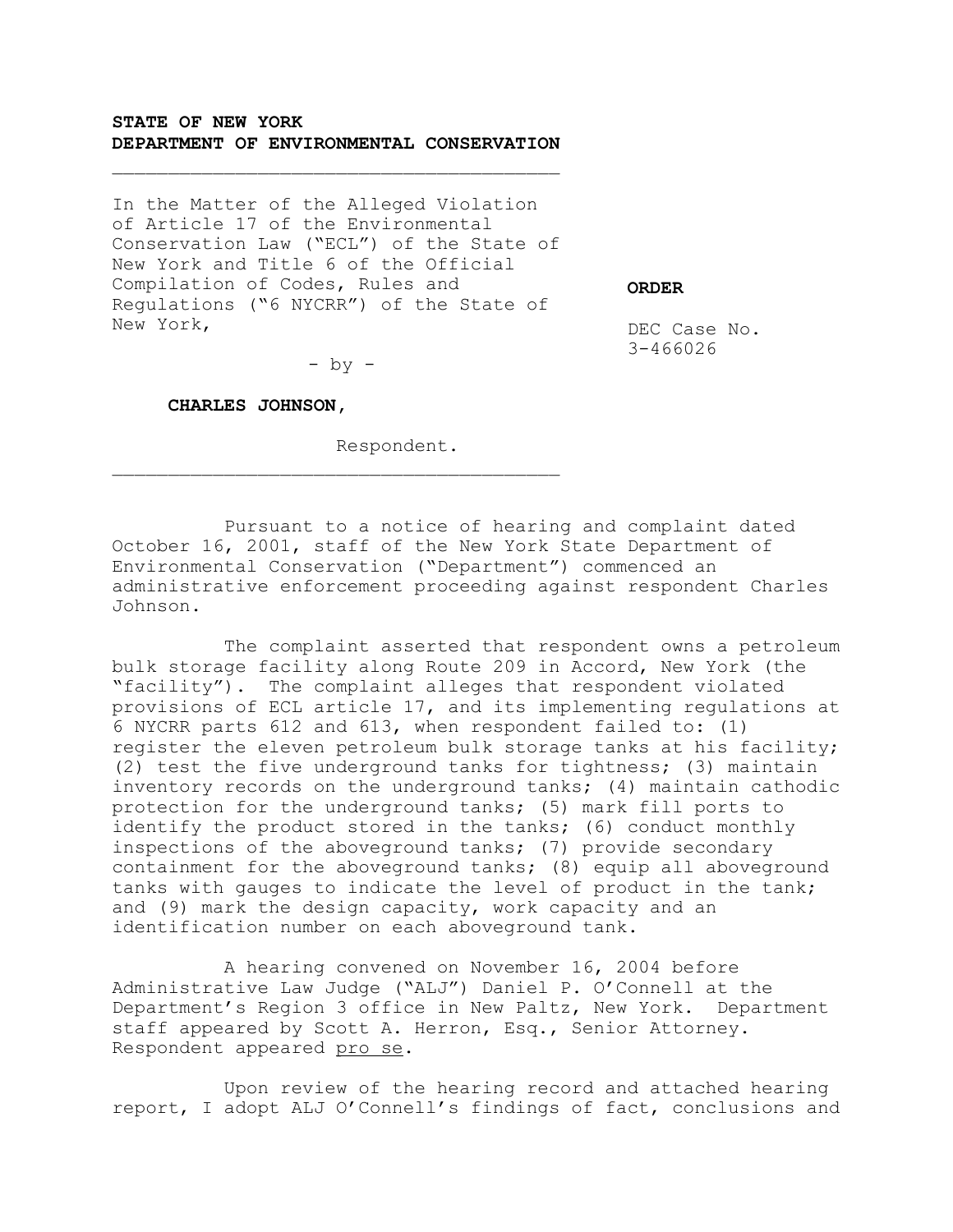recommendations as my decision in this matter, subject to my comments herein.

At the hearing, Department staff moved to amend the October 16, 2001 complaint to change the address of the facility from Route 52, White Sulphur Spring, New York to Route 209, Accord, New York. ALJ O'Connell granted Department staff's motion over respondent's objection. I concur with the ALJ's conclusion that Department's motion did not limit respondent's ability to respond and that respondent was not prejudiced by the amendment of the complaint, and I affirm the  $ALJ's$  ruling (see 6 NYCRR 622.5[b]).

Department staff, in its opening statement, indicated that one of the allegations in its complaint, although it referenced a state regulation, related to a federal violation. On that basis, Department staff withdrew the allegation. No further explanation was provided. As no testimony was presented with respect to the allegation, the ALJ did not make any findings of fact or conclusions about whether respondent violated the state regulation that was referenced in the allegation. Because \$5,000 of the proposed civil penalty of \$40,000 was attributable to the allegation being withdrawn, Department staff proposed that the civil penalty be reduced to \$35,000. The ALJ has recommended this reduced civil penalty amount, which recommendation I adopt.

NOW, THEREFORE, having considered this matter and being duly advised, it is ORDERED that:

I. A preponderance of the record evidence establishes the following:

1. respondent owns a petroleum bulk storage facility on Route 209 in Accord, New York. The facility when initially registered consisted of eleven petroleum bulk storage tanks: five underground tanks with a combined storage capacity of 14,000 gallons, and six aboveground tanks with a combined storage capacity of 70,000 gallons;

2. the registration for the facility expired in 1994. Respondent purchased the facility from the Van DeMark Oil Company, Inc., in March 2000. To date, respondent has failed to demonstrate that any of the eleven petroleum bulk storage tanks at the facility have been permanently closed in a manner consistent with the requirements outlined in 6 NYCRR  $613.9(b)$ ;

3. respondent failed to register the facility in violation of 6 NYCRR 612.2;

4. respondent violated 6 NYCRR 613.5 by failing to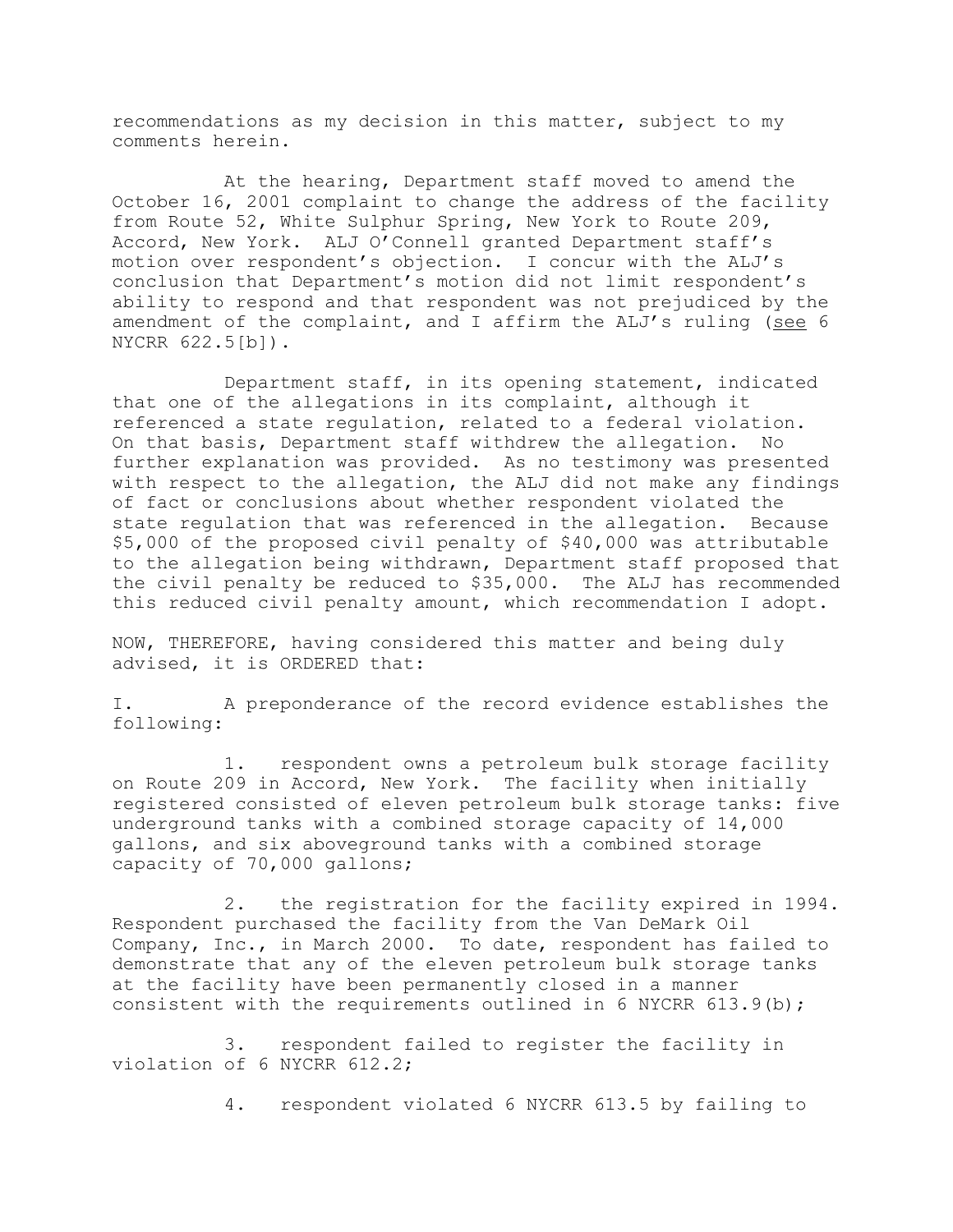test the tightness of the underground tanks at the facility and failing to submit the appropriate reports to the Department;

5. respondent violated 6 NYCRR 613.4 by failing to take inventory and failing to maintain records of the products stored in the underground tanks;

6. respondent violated 6 NYCRR 613.3 by not permanently marking all the fill ports to identify the products stored in the tanks;

7. respondent violated 6 NYCRR 613.6(a) by failing to conduct monthly inspections of the aboveground tanks, and failing to maintain inspection records;

8. respondent violated 6 NYCRR 613.3(c)(6) by failing to install secondary containment systems around the aboveground tanks;

9. respondent violated 6 NYCRR 613.3(c)(3)(i) by failing to equip each aboveground tank with a gauge that accurately shows the level of product in each tank;

10. respondent violated 6 NYCRR 613.3(c)(3)(ii) by failing to mark each aboveground tank with the design capacity, work capacity and an identification number; and

11. the foregoing violations have been of a continuing nature. Pursuant to 6 NYCRR 613.9(b)(2), respondent's obligation to comply with these requirements continues until respondent demonstrates that the tanks at the facility have been permanently closed in a manner consistent with the requirements set forth in 6 NYCRR 613.9(b)(1).

II. Respondent is assessed a civil penalty in the amount of thirty-five thousand dollars (\$35,000), which is due and payable within thirty (30) days of service of this order upon respondent. Payment shall be in the form of a cashier's check, certified check or money order payable to the order of the "New York State Department of Environmental Conservation," and shall be submitted by certified mail, overnight delivery or hand delivery to the following address: Scott A. Herron, Esq., Senior Attorney, New York State Department of Environmental Conservation, 625 Broadway, 14th Floor, Albany, New York 12233-5500.

III. Within thirty days of the date of this order, respondent shall submit to the Department a completed application to register his petroleum bulk storage facility, as well as a certified check or money order in the amount of the registration fee required pursuant to 6 NYCRR 612.3.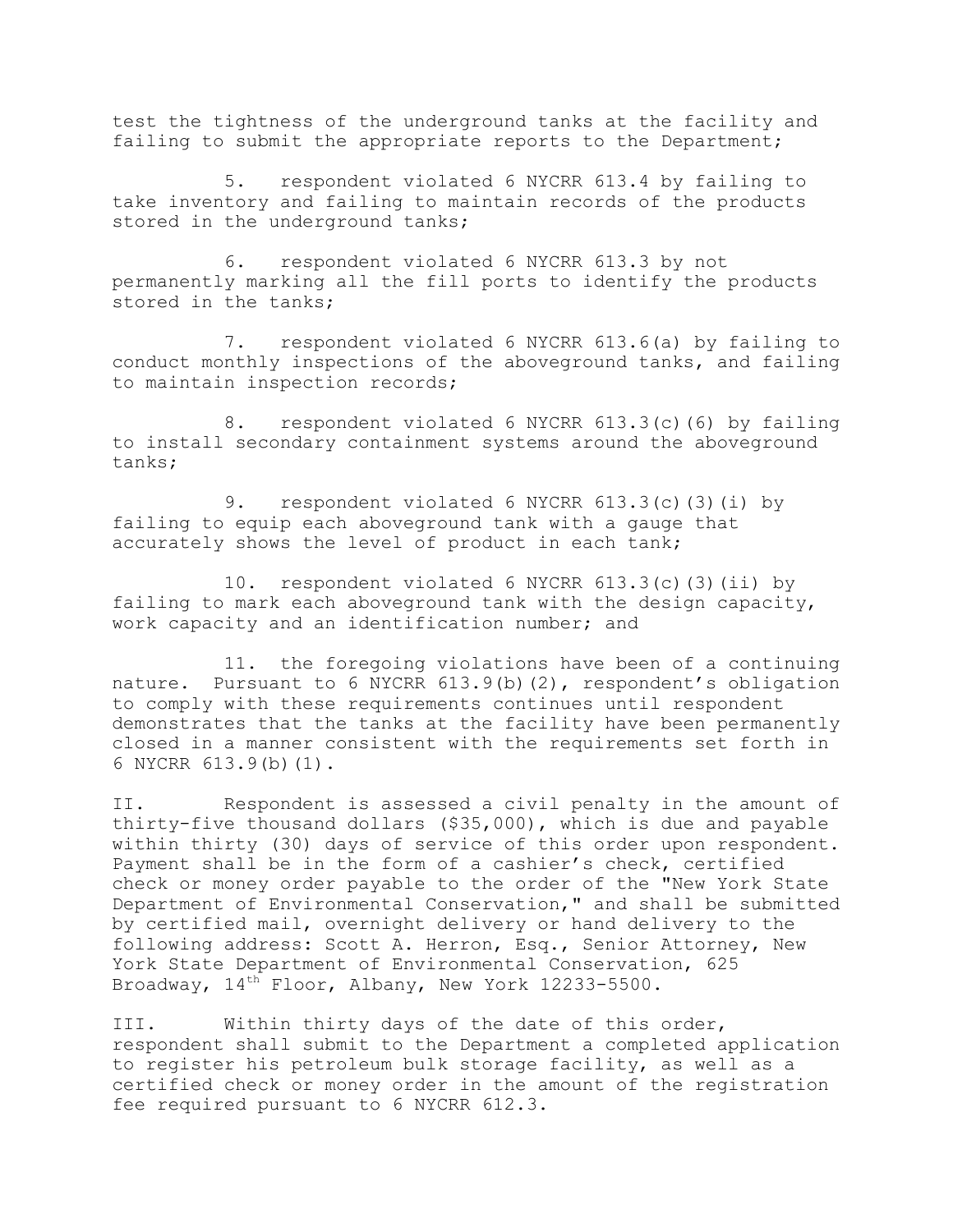IV. Within thirty days of the date of this order, respondent shall:

1. conduct tightness testing on the underground tanks and connecting piping systems at the facility in accordance with 6 NYCRR 613.5. The results of the tests shall be reported to the Department within fifteen days of their completion. For any tank that fails the tightness test, respondent must promptly repair, replace or close the tank in accordance with the requirements set forth in 6 NYCRR  $613.5(a)$  (5). Additionally, if the tests show that the tanks are leaking, respondent must notify the Department within two hours of discovery by calling the spills telephone hotline at (800) 457-7362, or 518-457-7362;

2. inventory and maintain records of the product stored in the underground tanks in a manner consistent with 6 NYCRR 613.4;

3. permanently mark all the fill ports to identify the products stored in the tanks in accordance with 6 NYCRR 613.3;

4. conduct monthly inspections of the aboveground tanks, and maintain inspection records as required by 6 NYCRR 613.6(a);

5. install secondary containment systems around the aboveground tanks as required by 6 NYCRR  $613.3(c)(6)$ ;

6. equip each aboveground tank with a gauge that accurately shows the level of product in each tank in accordance with 6 NYCRR  $613.3(c)(3)(i);$  and

7. mark each aboveground tank with the design capacity, work capacity and an identification number in accordance with 6 NYCRR 613.3(c)(3)(ii).

V. Respondent shall not be required to perform the tasks set forth in Paragraph IV with respect to any tank where respondent submits documentation, in a manner and form satisfactory to the Department, that the tank has been permanently closed consistent with the requirements set forth in 6 NYCRR 613.9(b). Such documentation must be provided to the Department within twenty days of the date of this order.

VI. All communications with the Department concerning this order shall be made to: Scott A. Herron, Esq., Senior Attorney, New York State Department of Environmental Conservation, 625 Broadway, 14th Floor, Albany, New York 12233-5500.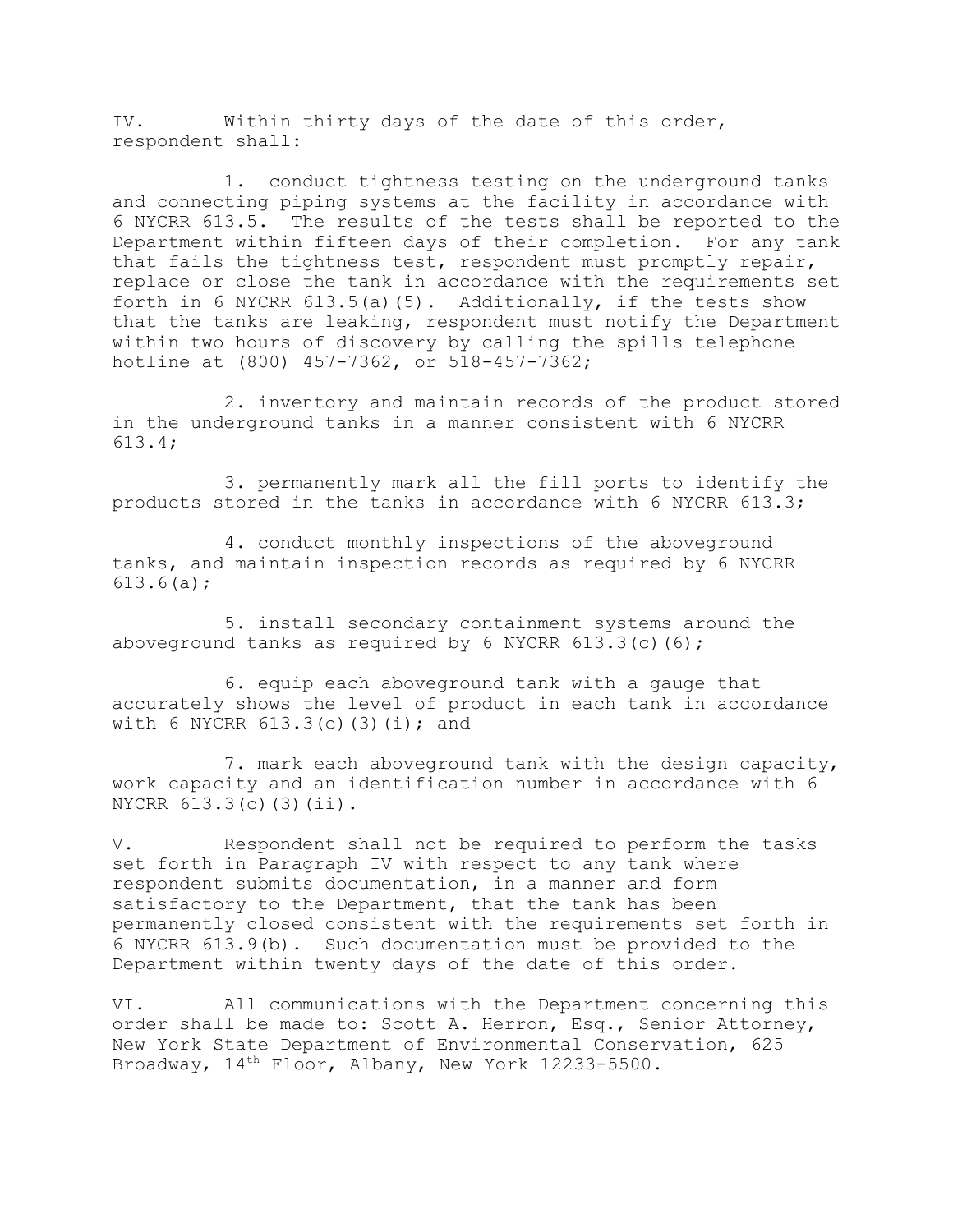VII. The provisions, terms and conditions of this order shall bind respondent and his heirs and assigns, in any and all capacities.

> For the New York State Department of Environmental Conservation

\_\_\_\_\_\_\_\_\_\_\_\_\_\_\_\_\_\_\_\_\_\_\_\_\_\_\_\_\_\_\_\_\_\_\_

/s/

By: Denise M. Sheehan, Acting Commissioner

- Dated: Albany, New York March 10, 2005
- To: Charles Johnson (VIA CERTIFIED MAIL) CJ's Auto Body 5185 Route 409 Accord, New York 12404

159 Mettacahonts Road Accord, New York 12404

Charles Johnson (VIA CERTIFIED MAIL)

Scott A. Herron, Esq. (VIA REGULAR MAIL) Senior Attorney New York State Department of Environmental Conservation Division of Environmental Enforcement 625 Broadway, 14<sup>th</sup> Floor Albany, New York 12233-5500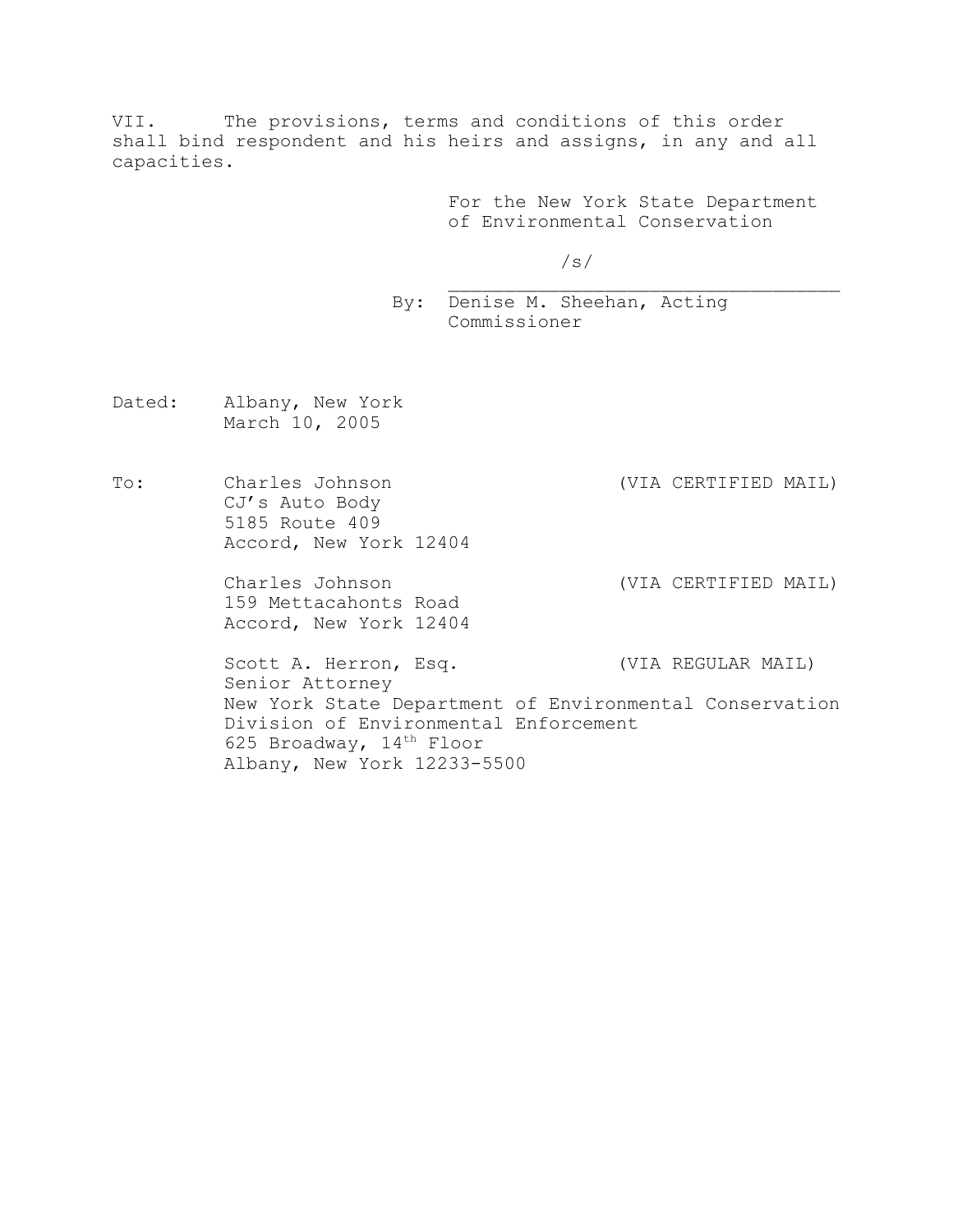STATE OF NEW YORK DEPARTMENT OF ENVIRONMENTAL CONSERVATION 625 Broadway Albany, New York 12233-1550

In the Matter

 $-$  of  $-$ 

the Alleged Violation of Article 17 of the Environmental Conservation Law of the State of New York (ECL) and Title 6 of the Official Compilation of Codes, Rules and Regulations of the State of New York (6 NYCRR) parts 612 and 613

- by -

**CHARLES JOHNSON**,

Respondent.

DEC Case No.: 3-466026

Hearing Report

 $-by-$ 

/s/  $\overline{\phantom{a}}$  , where  $\overline{\phantom{a}}$  , where  $\overline{\phantom{a}}$  ,  $\overline{\phantom{a}}$  ,  $\overline{\phantom{a}}$  ,  $\overline{\phantom{a}}$  ,  $\overline{\phantom{a}}$  ,  $\overline{\phantom{a}}$  ,  $\overline{\phantom{a}}$  ,  $\overline{\phantom{a}}$  ,  $\overline{\phantom{a}}$  ,  $\overline{\phantom{a}}$  ,  $\overline{\phantom{a}}$  ,  $\overline{\phantom{a}}$  ,  $\overline{\phantom{a}}$  ,

Daniel P. O'Connell Administrative Law Judge

December 7, 2004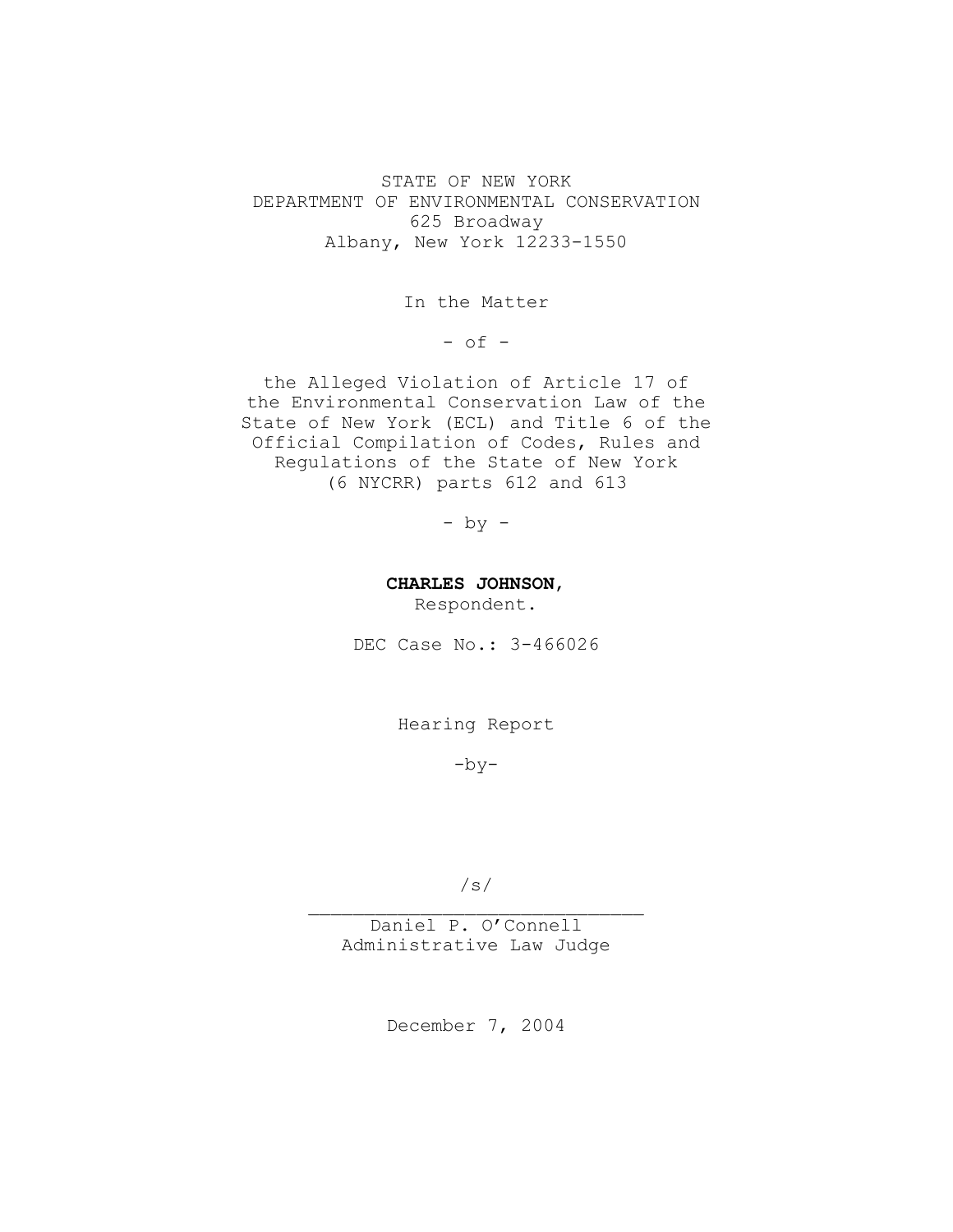## **Proceedings**

Staff of the New York State Department of Environmental Conservation (Department staff) initiated this enforcement action by duly serving a notice of hearing and complaint both dated October 16, 2001 upon Charles Johnson (respondent). According to the amended complaint, respondent owns a petroleum bulk storage (PBS) facility along Route 209 in Accord, New York (the Facility). Respondent allegedly violated provisions of Environmental Conservation Law (ECL) article 17, and implementing regulations at Title 6 of the Official Compilation of Codes, Rules and Regulations (6 NYCRR) parts 612 and 613, when respondent did not: (1) register the PBS tanks at his Facility; (2) test the underground tanks for tightness; (3) maintain inventory records for the underground tanks; (4) maintain cathodic protection for the underground tanks; (5) mark fill ports to identify the product stored in the tanks; (6) conduct monthly inspections of the aboveground tanks; (7) provide secondary containment for the aboveground tanks; (8) equip all aboveground tanks with gauges; and (9) mark each aboveground tank with the design capacity, work capacity and an identification number.

The October 16, 2001 notice of hearing advised respondent that he had to file an answer within 20 days after receiving the notice of hearing and complaint. The notice also scheduled a pre-hearing conference for November 14, 2001 at the Department's Region 3 offices in New Paltz, New York. The notice further advised respondent that if he did not file an answer, or appear at the pre-hearing conference, he would waive his right to a hearing and could be found in default. Respondent appeared at the scheduled pre-hearing conference, but never filed an answer.

With a cover letter dated September 16, 2004, Department staff filed a statement of readiness pursuant to 6 NYCRR 622.9. By letter dated October 14, 2004, Administrative Law Judge (ALJ) Daniel P. O'Connell from the Department's Office of Hearings and Mediation Services informed the parties that he was assigned to the case, and scheduled the hearing for November 16, 2004 at 10:00 a.m. at the Department's Region 3 Offices.

The hearing convened as scheduled. At the hearing, Department staff appeared by Scott A. Herron, Esq., Senior Attorney. R. Daniel Bendell, Supervisor of the Region 3 Petroleum Bulk Storage Unit testified on behalf of the Department. Mr. Johnson appeared *pro se*, and testified on his behalf. The Office of Hearings and Mediation Services received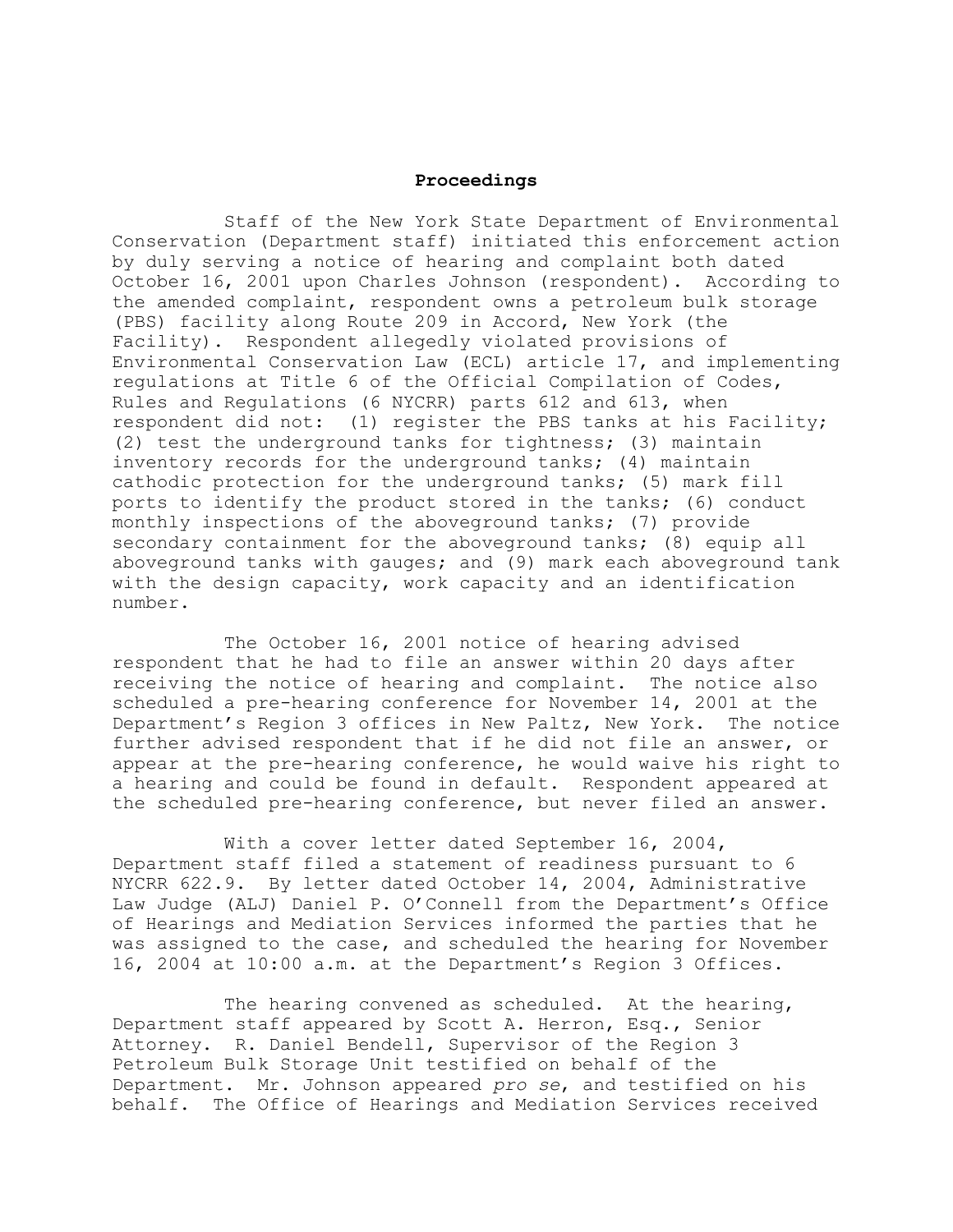the stenographic transcript of the hearing on November 24, 2004, whereupon the record of the hearing closed.

### Motion to Amend the Complaint

At the November 16, 2004 hearing, Department staff moved to amend paragraph 1 of the October 16, 2001 complaint. According to Mr. Herron, the correct location of the Facility is Route 209, Accord, New York, rather than Route 52, White Sulphur Spring, New York. Mr. Herron characterized the error as typographical (Tr. 15-16, 22).

Mr. Johnson objected to Department staff's motion to amend the complaint. He stated that the complaint identified a PBS facility in White Sulphur Spring, and that the violations alleged therein relate to that facility. Mr. Johnson stated that he does not own property in White Sulphur Spring (Tr. 74).

By permission of the ALJ, a party may amend its pleading prior to the final decision of the Commissioner absent prejudice to the ability of any other party to respond (*see* 6 NYCRR 622.5[b]). Respondent stated that he owns a PBS facility on Route 209 in Accord, New York (Tr. 23). During his testimony, respondent said that he came to the pre-hearing conference at the Region 3 office in November 2001, and further acknowledged that the purpose of the pre-hearing conference was to discuss the Facility located on Route 209 in Accord, New York (Tr. 76). In addition, Mr. Johnson admitted that prior to the hearing date, he was represented by counsel,<sup>1</sup> that his counsel attended settlement conferences, and that his counsel had not objected to the address of the Facility in the complaint (Tr. 77).

Department staff's motion to amend the complaint at the hearing did not limit respondent's ability to respond. Based on respondent's statements and testimony, he understood that the violations alleged in the October 16, 2001 complaint related to the petroleum bulk storage facility located in Accord, New York. Therefore, there is no prejudice. At the hearing, I granted the motion.

## Department Staff's Position

The October 16, 2001 complaint alleged nine violations, as described above. For these alleged violations, Department staff

It is not known when respondent's counsel withdrew or why.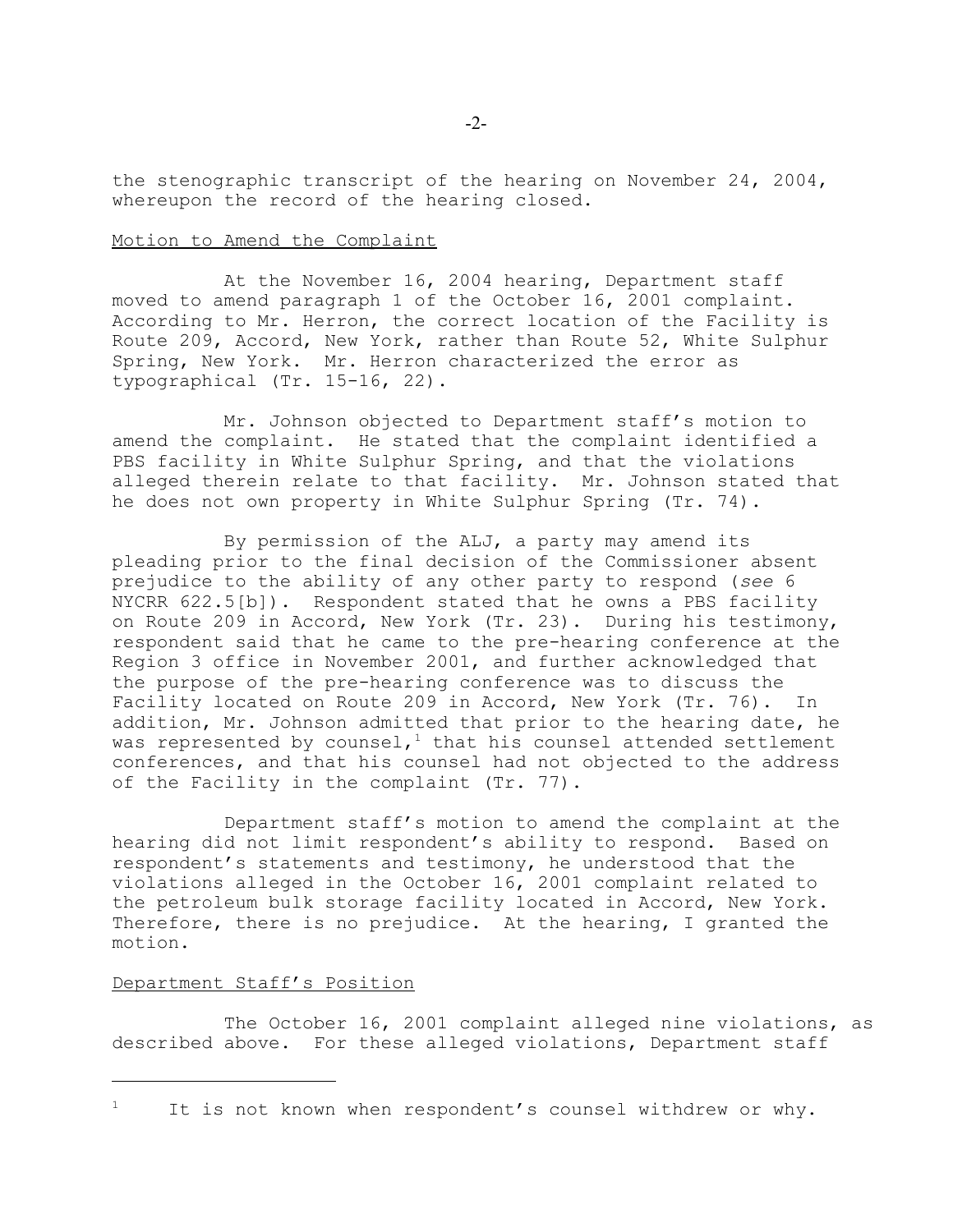requested an order from the Commissioner that would assess a total civil penalty of \$40,000 dollars, and direct respondent to: (1) register the PBS tanks at the Facility; (2) test the tightness of the underground tanks, and depending on the results, take the appropriate action; (3) maintain inventory records for the underground tanks; (4) monitor the cathodic protection for the Facility's underground tanks; (5) permanently mark all fill ports; (6) conduct monthly inspections of the aboveground tanks; (7) mark the aboveground tanks with the design capacity, working capacity and an identification number; (8) install secondary containment for the aboveground tanks; and (9) equip the aboveground tanks with gauges. During the hearing, Department staff requested, in the alternative, that the Commissioner direct respondent to permanently close all tanks that are out of service in a manner consistent with the requirements outlined in 6 NYCRR 613.9(b) (Tr. 6).

At the hearing, Department staff reduced the total requested civil penalty to \$35,000 (Tr. 6, 7, 81, 82). Department staff withdrew the allegation that respondent failed to maintain cathodic protection for Facility's underground tanks because that allegation relates to a federal requirement (Tr. 7).

### Respondent's Position

Although Mr. Johnson appeared at the November 14, 2001 pre-hearing conference, respondent did not answer the complaint (Tr. 25). Throughout the proceeding, respondent objected to all the documentary evidence offered by Department staff because it related to the Facility located on Route 209 in Accord, New York, rather than a facility located in White Sulfur Spring, as initially stated in the complaint. Respondent stated, however, that he owns the PBS Facility on Route 209 in Accord, New York (Tr. 23).

Respondent contended further that he attempted to register the PBS Facility in Accord, New York on at least two occasions. He argued that the Commissioner should consider these attempts to be a mitigating factor that should reduce the total civil penalty.

### **Findings of Fact**

1. Prior to March 24, 2000, the petroleum bulk storage facility located on Route 209 in Accord, New York (the PBS Facility) was owned and operated by the Van DeMark Oil Company, Inc.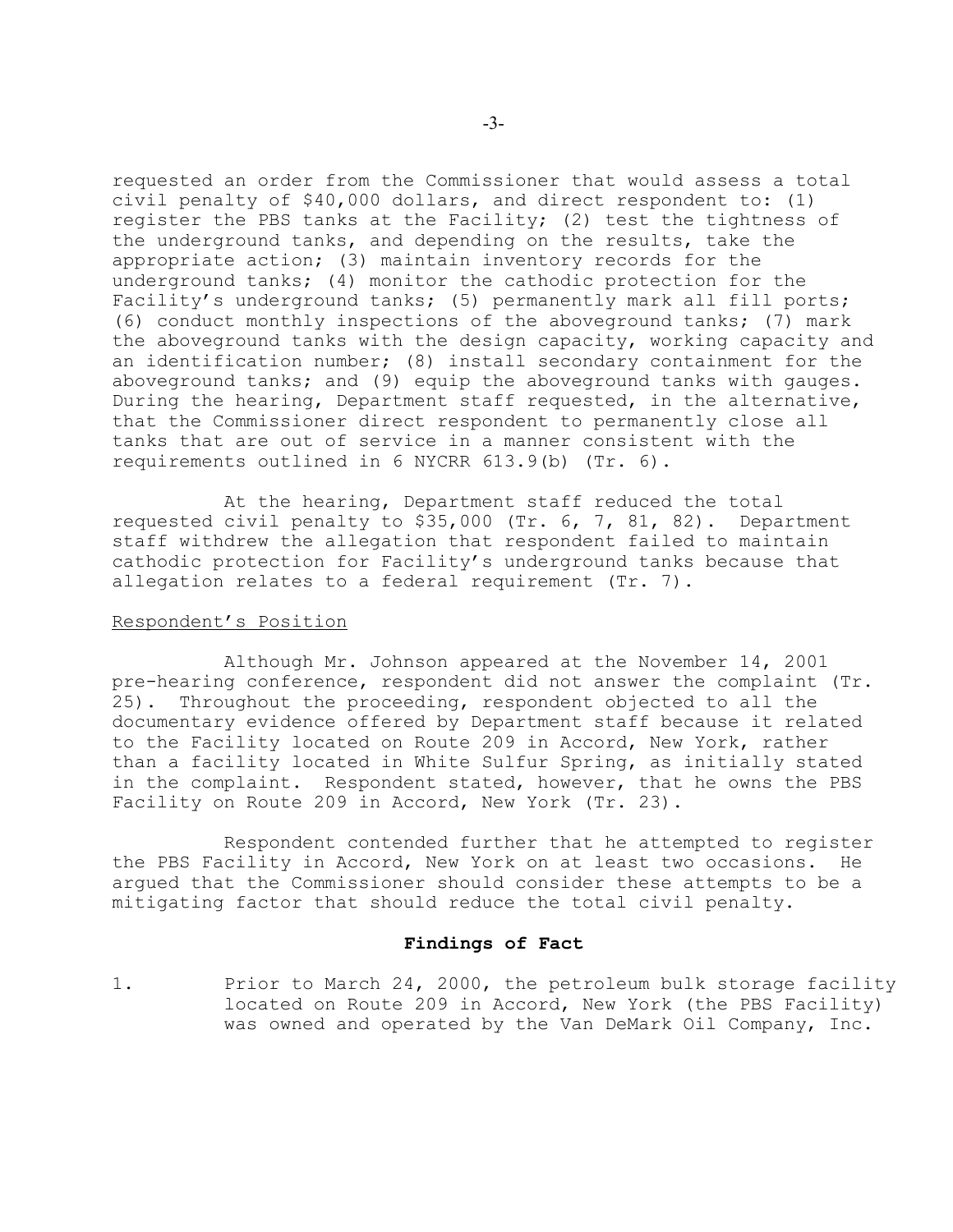When the Facility was initially registered, it consisted of a total of 11 petroleum bulk storage tanks. There were five underground tanks with a combined storage capacity of 14,000 gallons. Also, there were six aboveground tanks with a combined storage capacity of 70,000 gallons. (Exhibit 2.)

- 2. The registration for the PBS Facility expired in 1994 (Tr. 69). It has not been renewed since (*see* Tr. 42-43).
- 3. Subsequently, respondent purchased the PBS Facility from the Van DeMark Oil Company, Inc. around March 24, 2000 (Exhibit 3).
- 4. On March 24, 2000, respondent filed a PBS application to register the Facility with the Department. On the application, respondent noted the change of ownership. Of the original 11 tanks at the Facility, Respondent identified only three aboveground tanks, each with a capacity of 10,000 gallons. (Exhibit 4.)
- 5. In a notice dated May 7, 2000, the Department rejected respondent's March 24, 2000 PBS registration application because he did not include the appropriate fee with the application, which is \$250 (Exhibit 5, Tr. 57). Subsequently, the Department sent respondent a notice of violation dated July 1, 2000, which referenced the May 7, 2000 notice concerning the registration fee. The July 1, 2000 notice of violation asserted that respondent had failed to transfer the ownership of the Facility properly in violation of 6 NYCRR 612.2(b). The July 1, 2000 notice of violation directed respondent to correct the alleged violation in 14 days. (Exhibit 6.)
- 6. In response to the May 7 and July 1, 2000 notices, respondent filed a second PBS registration application for the Facility dated August 14, 2001. On this application, respondent identified only two aboveground tanks, each with a capacity of 10,000 gallons (Exhibit 7).
- 7. In response to the August 14, 2001 PBS application, the Department sent respondent a notice of violation dated September 19, 2001. The September 19, 2001 notice stated that respondent did not include the proper fee with the August 14, 2001 application. The notice asserted that respondent violated 6 NYCRR 612.2(b) by failing to transfer the ownership of the Facility properly. The September 19,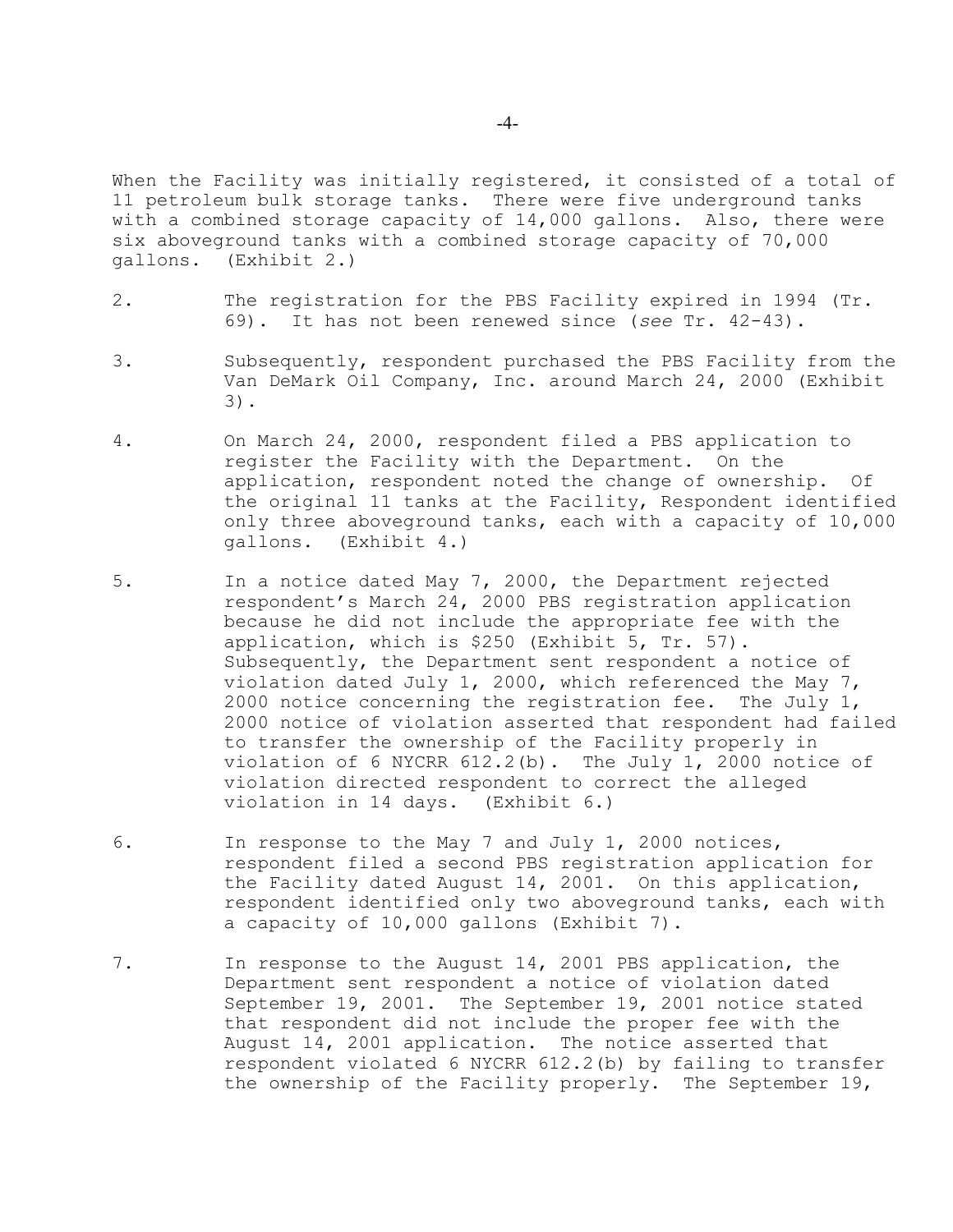2001 notice of violation directed respondent to correct the alleged violation in 14 days. (Exhibit 8.)

- 8. Despite respondent's two attempts, the Facility is not registered (Tr. 40, 42-43).
- 9. Department staff inspected the Facility on May 15, 2001. During the inspection, staff could not determine the status of the five underground storage tanks mentioned in Finding of Fact No. 1 (Exhibit 11). The Department has no reliable information that any of the five underground tanks have been taken out of service and closed consistent with the requirements outlined in 6 NYCRR 613.9(b) (Tr. 44-45).
- 10. As noted above, the Facility initially had six aboveground tanks. During the May 15, 2001 inspection, staff observed that some of the aboveground tanks at the Facility remained in service, and noted that others had been removed (Exhibits 11).
- 11. Neither the previous owner nor respondent has filed any documentation with the Department to show that any of the five underground tanks at the Facility were tightness tested as required by 6 NYCRR 613.5 (Tr. 46). Since 2000, respondent should have tested the tightness of the five underground tanks at least once. The cost for testing one tank is about \$800. Therefore, the total cost for testing five tanks would be \$4,000. (Tr. 58.)
- 12. During the May 15, 2001 inspection, respondent did not produce any records related to the inventory (*see* 6 NYCRR 613.4). Respondent has not produced any inventory records since the May 2001 inspection. (Tr. 46-47.)
- 13. To prevent accidental delivery of petroleum products to a particular tank, 6 NYCRR 613.3(b) requires all fill ports to be color coded. At the time of the May 15, 2001 inspection, the fill ports on the tanks at the facility were not color coded in a manner consistent with 6 NYCRR 613.3(b). (Tr.  $47-48.$
- 14. Pursuant to 6 NYCRR 613.6, owners or operators are required to inspect aboveground PBS tanks on a monthly basis and to maintain inspection records. During the May 15, 2001 inspection, respondent did not produce any inspection records, and respondent has not produced any monitoring records since the May 2001 inspection. (Tr. 48.)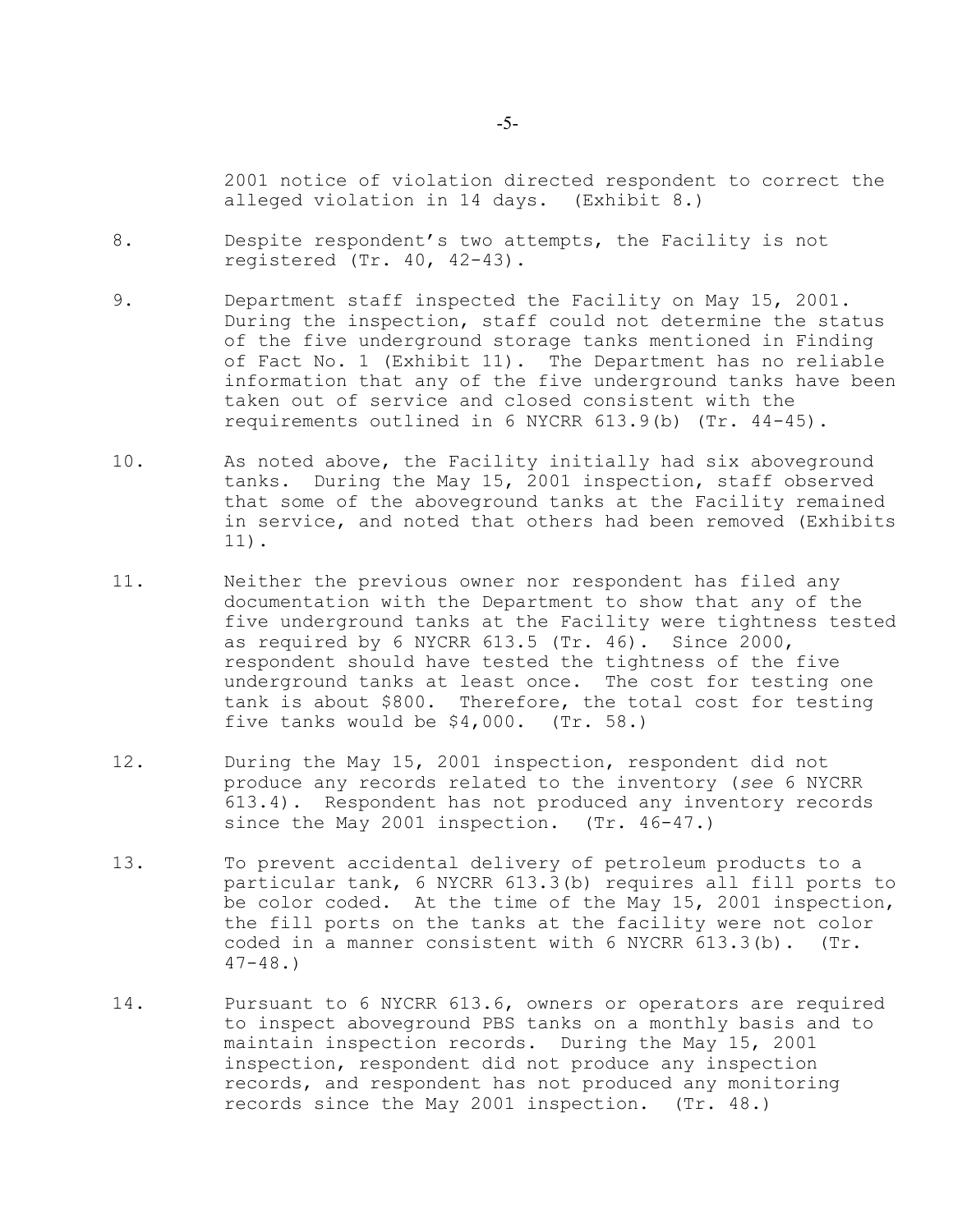- 15. The regulations at 6 NYCRR 613.3(c)(6) require owners to install secondary containment systems around aboveground PBS tanks. During the May 15, 2001 inspection, Department staff observed that no secondary containment systems were installed around the aboveground PBS tanks. Furthermore, respondent has not installed any secondary containment systems since the May 2001 inspection. (Tr. 49, Exhibit 13.) It would cost about \$20,000 to install a secondary containment system around the remaining aboveground tanks at the Facility (Tr. 59).
- 16. Pursuant to 6 NYCRR 613.3(c)(3)(i), aboveground PBS tanks require gauges to show the level of product in each tank. During the May 15, 2001 inspection, Department staff observed there were no gauges on the aboveground PBS tanks, and respondent has not installed any gauges since the May 2001 inspection. (Tr. 49-50, Exhibit 13.) The approximate cost of a gauge for a tank is \$150 (Tr. 59).
- 17. Pursuant to 6 NYCRR 613.3(c)(3)(ii), each aboveground PBS tank must be marked with the design capacity, working capacity and an identification number. During the May 15, 2001 inspection, Department staff observed that the aboveground PBS tanks at the Facility were not marked with the design capacity, working capacity and an identification number (Tr. 50-51).
- 18. Department staff returned to the Facility on January 10, 2003, and observed that three aboveground PBS tanks remain at the Facility. The status of the underground tanks could not be determined. The conditions of the tanks at the Facility had not changed since the initial inspection on May 15, 2001. (Tr. 51-55; Exhibits 13 and 14.)
- 19. No reliable information about the status of the underground tanks at the Facility was presented at hearing. Given the lack of information about the tightness of any remaining underground tanks and the absence of any inventory information, the potential for environmental harm is great. With respect to the aboveground tanks, the potential for environmental harm is great given the lack of monthly inspection records, as well as the absence of any secondary containment system and gauges on the aboveground tanks. (Tr. 59-64.)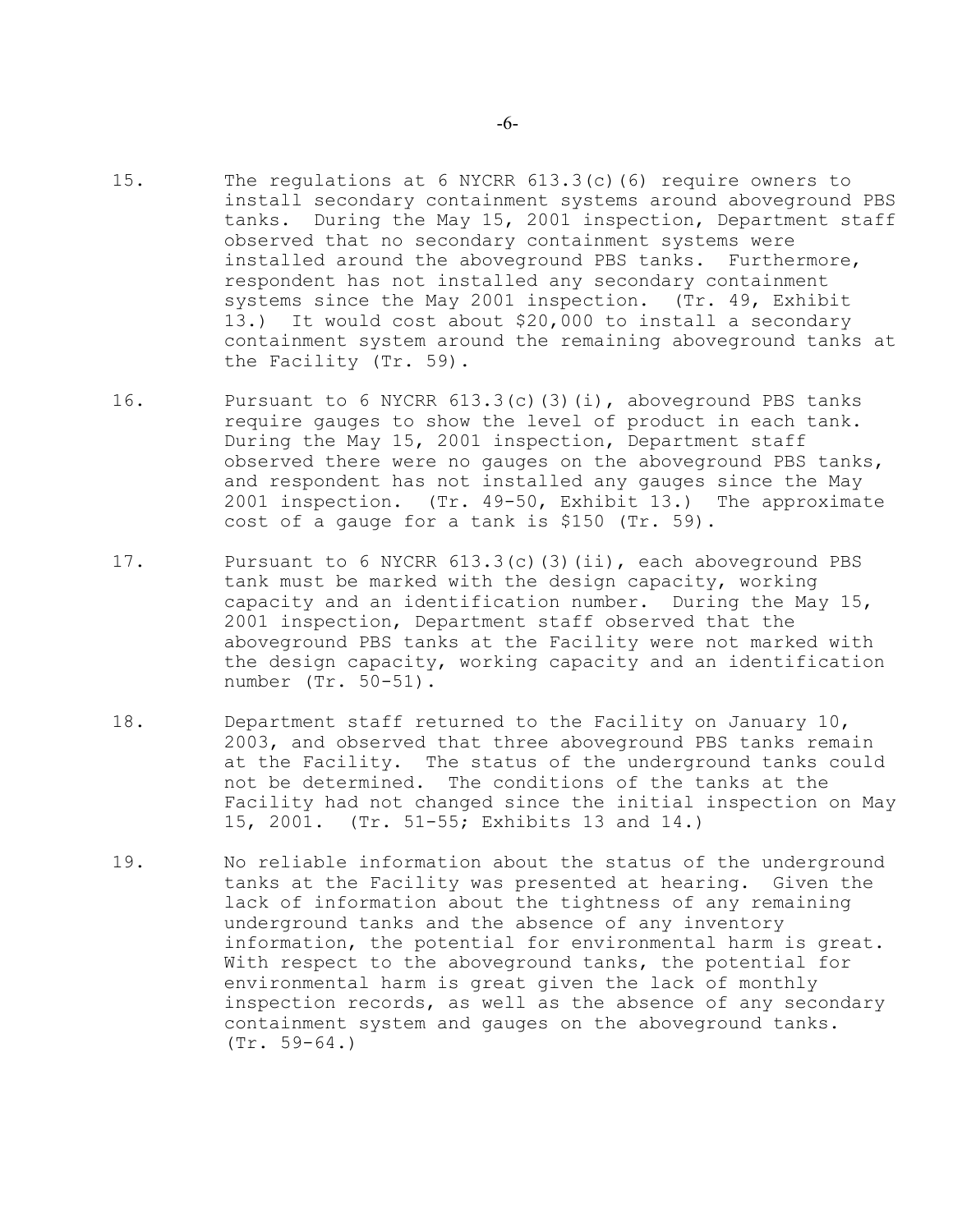#### **Discussion**

## I. Liability

Parts 612 and 613 of 6 NYCRR apply to aboveground and underground petroleum bulk storage facilities with a combined storage capacity over 1,100 gallons. The purpose of 6 NYCRR parts 612 and 613 is to regulate how petroleum products are handled and stored so as to protect public health, as well as the land and waters of the state.

Respondent relied on Exhibits 3 and 9 to demonstrate that the underground tanks at the Facility were removed. Exhibit 3 is a letter dated March 24, 2000 written by respondent, which states that he purchased the Facility and that the Facility consists of three aboveground tanks. The letter states further that the previous owner removed the other eight tanks. Exhibit 9 is an invoice from Ronnie Barringer, Trucking and Excavating. Exhibit 9 is dated "8/29;" no year is provided. I find that the information provided in Exhibits 3 and 9 is not sufficiently reliable to prove that either respondent, or the previous owner, complied with the requirements outlined in 6 NYCRR 613.9(b) concerning the permanent closure of any of the underground PBS tanks at the Facility. Accordingly, the Facility remains subject to all the requirements of 6 NYCRR parts 612 and 613 (*see* 6 NYCRR 613.9[b][2]).

Respondent offered nothing to refute Mr. Bendell's testimony or the documentary evidence offered by Department staff. Therefore, I find that respondent owns the Facility. I conclude that respondent violated 6 NYCRR 612.2 by failing to register his Facility because he did not include the appropriate fee. With respect to the underground tanks, respondent violated 6 NYCRR 613.5 by failing to submit the proper tightness reports. Respondent violated 6 NYCRR 613.4 by failing to keep and maintain inventory records. Respondent violated 6 NYCRR 613.3 by not permanently marking all the fill ports to identify the products stored in the underground tanks. These violations have continued since Department staff's May 2001 inspection. Respondent must comply with these requirements until he can demonstrate that the underground tanks have been permanently closed consistent with the requirements outlined in 6 NYCRR 613.6(b).

With respect to the aboveground tanks, I conclude further that respondent violated 6 NYCRR 613.6(a) by failing to conduct monthly inspections and to maintain inspection records.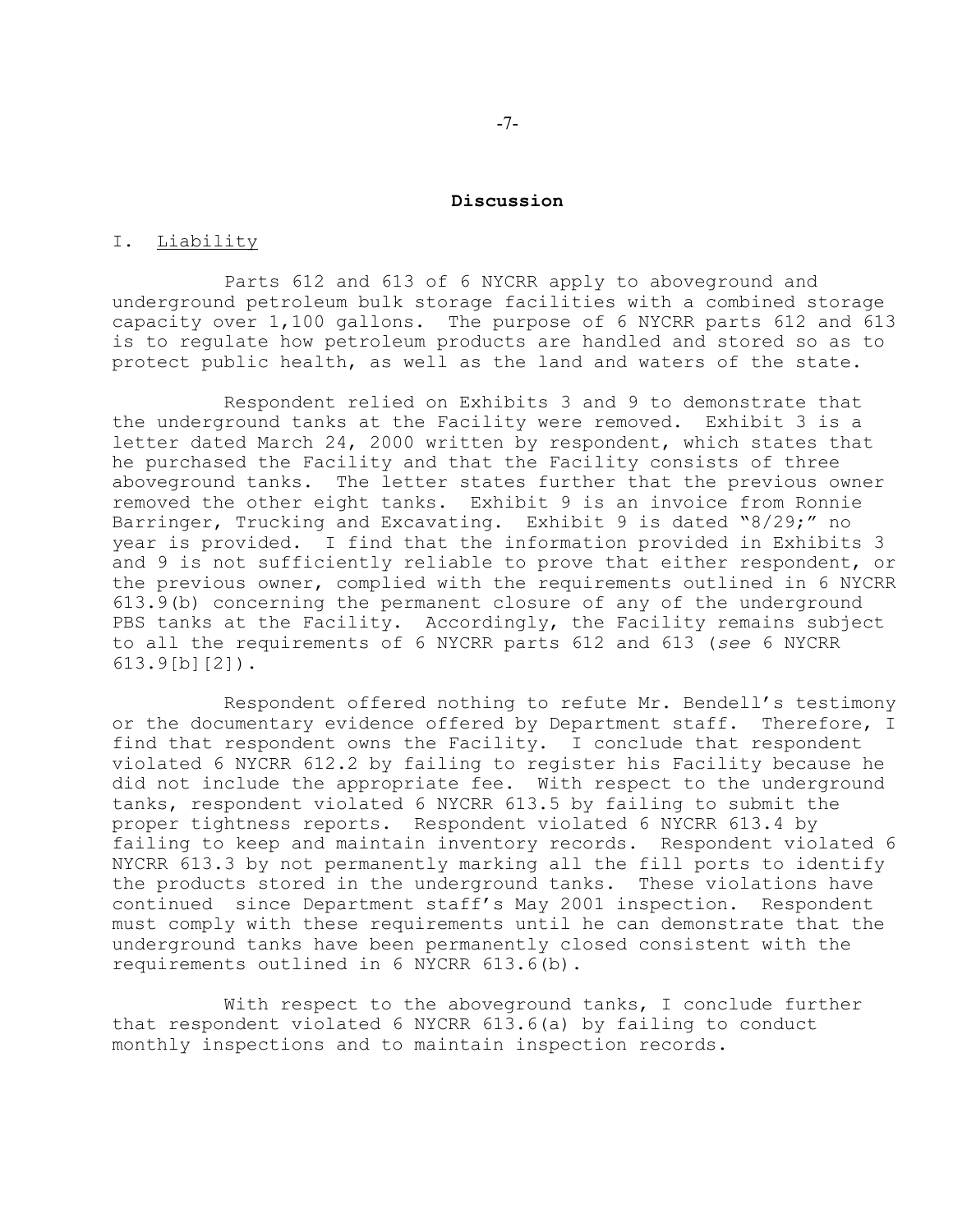Respondent violated 6 NYCRR 613.3(c)(6) by failing to install secondary containment systems around the aboveground tanks. Respondent violated 6 NYCRR 613.3(c)(3)(i) by failing to equip each aboveground tank with a gauge that accurately shows the level of product in each tank. Respondent violated 6 NYCRR 613.3(c)(3)(ii) by failing to mark each aboveground tank with the design capacity, work capacity and an identification number. These violations have continued since Department staff's May 2001 inspection. Furthermore, respondent must comply with these requirements until he can demonstrate that the underground tanks have been permanently closed consistent with the requirements outlined in 6 NYCRR 613.6(b).

In his opening statement, Mr. Herron explained that Department staff withdrew the allegation that respondent failed to maintain cathodic protection for underground tanks because that allegation relates not only to a state requirement, but also to a federal requirement (Tr. 7; *compare* 6 NYCRR 613.5[b] *with* 40 CFR 280.21 and 280.31). Department staff withdrew this allegation (*see* October 16, 2001 complaint, ¶ 15). Mr. Bendell offered no testimony about this allegation. Accordingly, no findings of fact or conclusions are made about whether respondent violated 6 NYCRR 613.5(b).

## II. Relief

## A. Civil Penalty

Prior to May 15, 2003, ECL 71-1929 authorized a maximum civil penalty of \$25,000 per day for violations of ECL article 17, title 10 and implementing regulations. Effective May 15, 2003, however, the civil penalty authorized by ECL 71-1929 increased to \$37,500 per day for each violation. During the hearing, Department staff outlined its civil penalty calculation and provided a justification.

In the October 16, 2001 complaint, Department staff requested a total civil penalty of \$40,000, but reduced the total to  $$35,000$  at hearing (Tr. 6, 7, 81, 82). To calculate the civil penalty, Department staff relied on the guidance outlined in the Department's Civil Penalty Policy. According to the Civil Penalty Policy, the civil penalty should be based on the sum of the benefit component, and the gravity component. The final amount of the civil penalty is then adjusted after considering any aggravating or mitigating factors.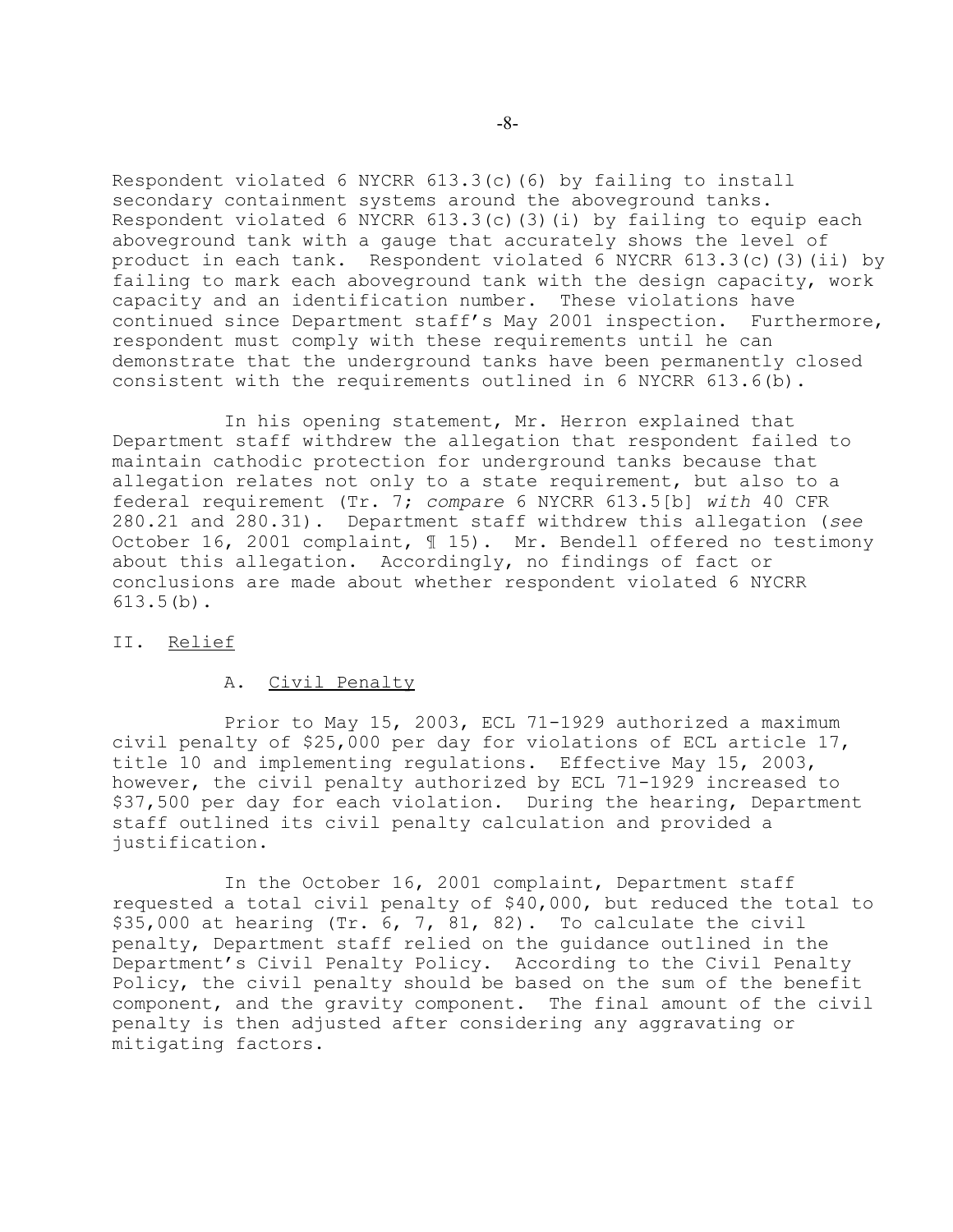The benefit component of the civil penalty is an estimate of the economic gain accrued to the violator by not complying with the applicable regulations. According to Mr. Bendell's uncontroverted testimony, respondent has avoided significant costs by not complying with the requirements outlined in 6 NYCRR parts 612 and 613. The applicable registration fee for a facility of this type is \$250. Since 2000, respondent should have tested the tightness of the five underground tanks at the Facility at least once. The cost for testing one tank is about \$800. Therefore, the total cost for testing five tanks would be \$4,000.

During the May 15, 2001 inspection, Department staff observed that no secondary containment systems were installed around the aboveground PBS tanks. Mr. Bendell estimated that it would cost about \$20,000 to install a secondary containment system around the three remaining aboveground tanks at the Facility. As previously noted, the aboveground tanks must be equipped with gauges to show the level of product in each tank (*see* 6 NYCRR 613.3[c][3][i]). The approximate cost of a gauge for a tank is \$150, and the total cost for the three aboveground tanks would be \$450. As a result, the total estimated economic benefit that respondent gained from not complying with applicable regulatory requirements is \$24,700.

The gravity component of the civil penalty reflects the seriousness of the violations. Factors that should be considered include the actual and potential environmental damage that has resulted, or may result, from the violations, as well as the significance of the violations, given the Department's regulatory mandates. Here, Mr. Bendell testified further that the potential for environmental harm is great for the following reasons. Department staff has no reliable information about the status of the underground tanks or their tightness. Therefore, registering every facility, and regularly testing tanks for tightness are important requirements. Moreover, if tanks are permanently closed, the procedures outlined in 6 NYCRR 613.9(b) must be followed to ensure there is documentation to show that underground tanks were removed properly. With respect to the aboveground tanks at the PBS Facility, the potential for environmental harm is great given the lack of monthly inspection records, as well as the absence of secondary containment systems and gauges on these tanks. The potential volume of product stored in the three aboveground tanks at the Facility is 30,000 gallons, which is substantial.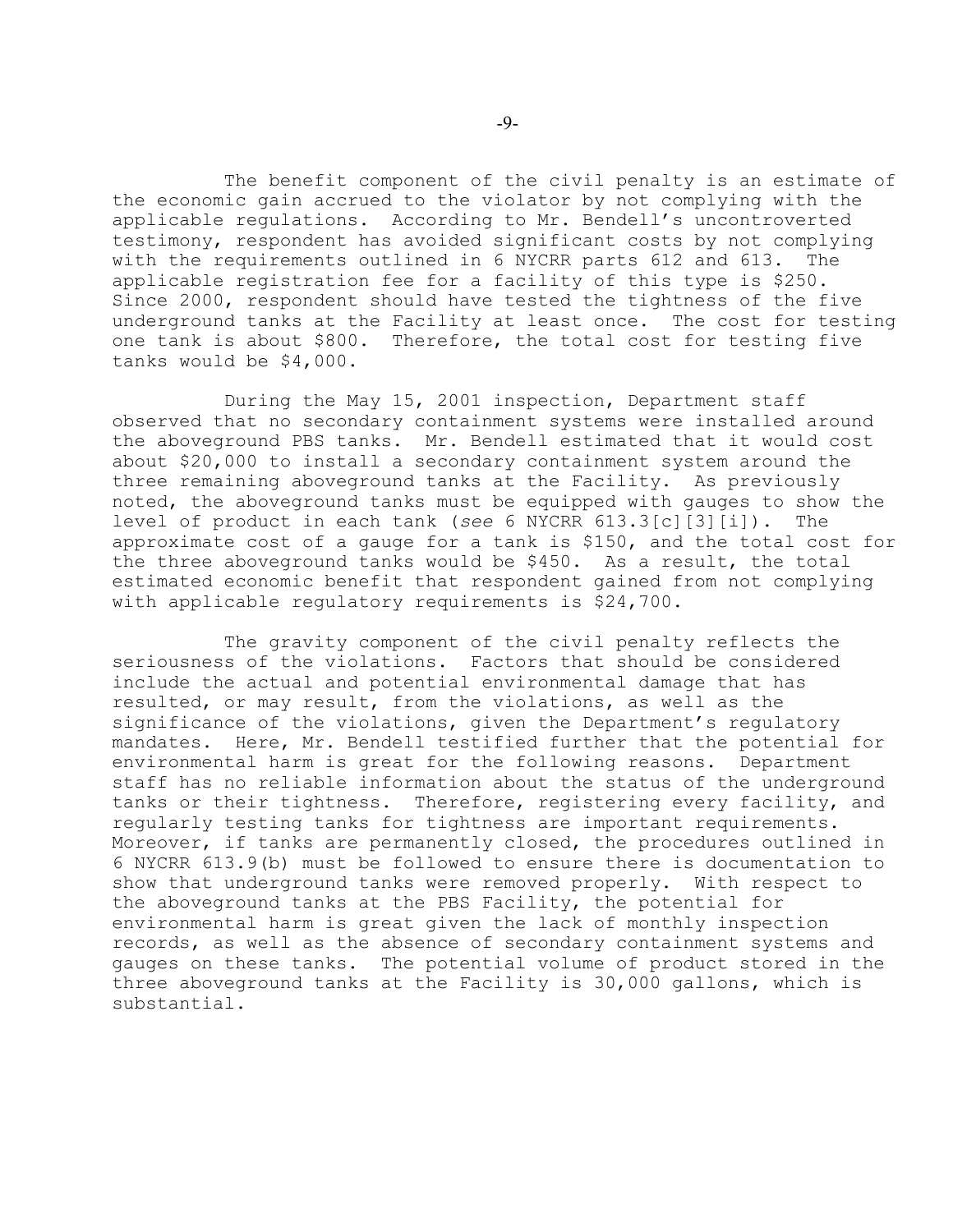The civil penalty requested by Department staff is consistent with the amount authorized by ECL 71-1929, and with the guidance outlined in the Civil Penalty Policy. Therefore, the Commissioner should assess a total civil penalty of \$35,000. The Commissioner may apportion the civil penalty as follows:

- 1. \$1,000 for violating 6 NYCRR 612.2 by not renewing the registration of the PBS tanks at the Facility in a timely manner;
- 2. \$4,000 for violating 6 NYCRR 613.5 by not testing the tightness of the underground tanks at the Facility and for not submitting the appropriate reports;
- 3. \$5,000 for violating 6 NYCRR 613.4 by not keeping and maintaining inventory records for the underground tanks;
- 4. \$500 for violating 6 NYCRR 613.3 by not permanently marking all the fill ports to identify the products stored in the underground tanks;
- 5. \$3,000 for violating 6 NYCRR 613.6(a) by failing to conduct monthly inspections and to maintain inspection records of the aboveground tanks;
- 6. \$20,000 for violating 6 NYCRR 613.3(c)(6) by not installing secondary containment systems around the aboveground tanks;
- 7. \$1,000 for violating 6 NYCRR 613.3(c)(3)(i) by failing to equip each aboveground tank with a gauge that accurately shows the level of product in each tank; and
- 8. \$500 for violating 6 NYCRR 613.3(c)(3)(ii) by failing to mark each aboveground tank with the design capacity, work capacity and an identification number.

The foregoing civil penalty recommendation takes into account the continuous nature of each violation. At hearing, respondent provided no explanation about why he did not include the registration fee. Respondent did not offer any evidence to show that he could not pay the registration fee. Therefore, I am not persuaded by respondent's argument that the total civil penalty should be reduced because he attempted to register the Facility twice.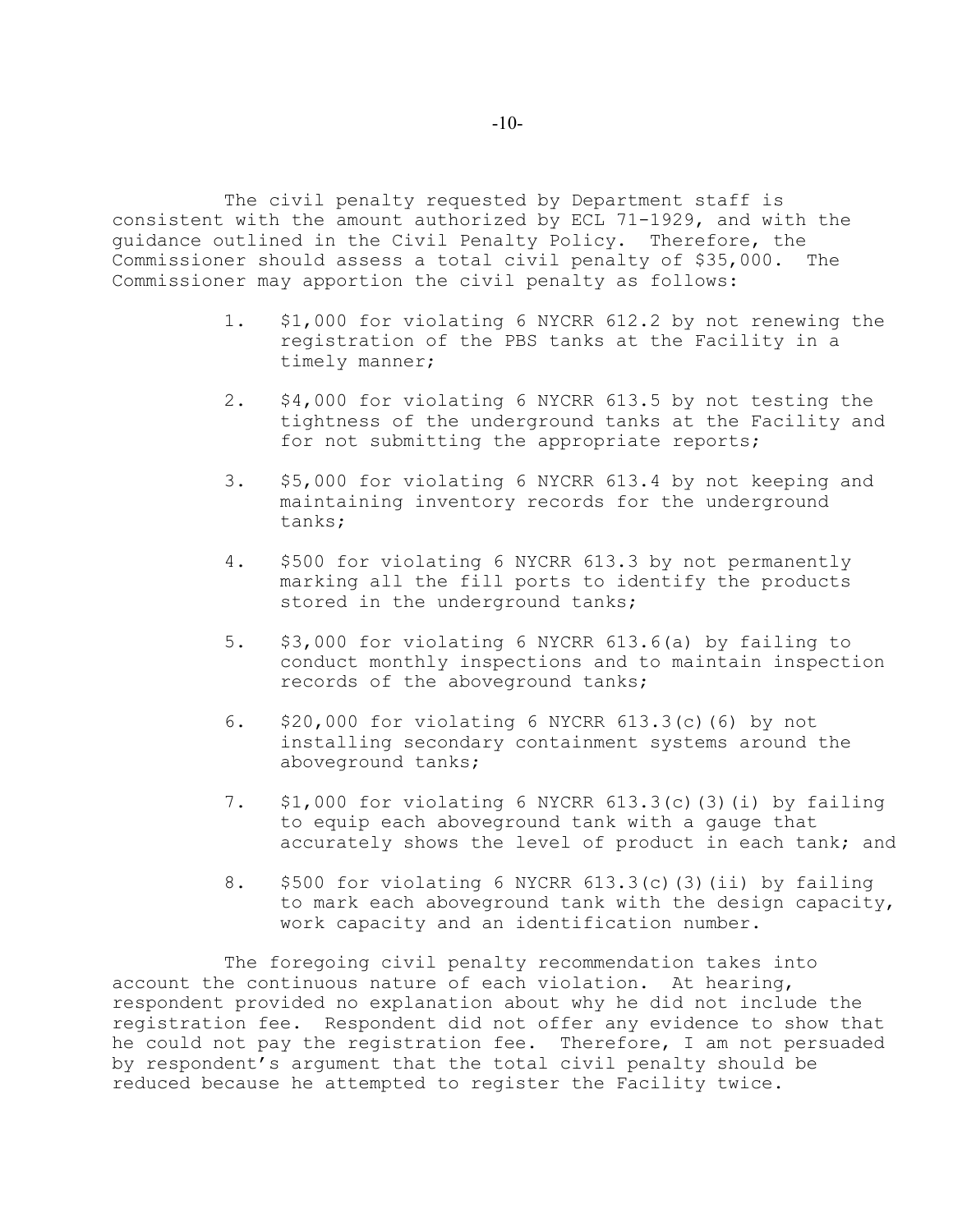## B. Remediation and Site Access

As noted above, the information provided in Exhibits 3 and 9 is not sufficient to demonstrate that either respondent, or the previous owner, complied with the requirements outlined in 6 NYCRR 613.9(b) concerning the permanent closure of any of the underground PBS tanks at the Facility. Therefore, to end respondent's continuing obligation to comply with all the requirements of 6 NYCRR parts 612 and 613 (*see* 6 NYCRR 613.9[b][2]), respondent must either demonstrate that all underground PBS tanks at the Facility have been properly closed, or close any remaining underground tanks permanently pursuant to the requirements outlined in 6 NYCRR 613.9(b).

Furthermore, with respect to the aboveground tanks, respondent must comply with the applicable requirements, which include, among other things, conducting monthly inspections and maintaining inspection records (*see* 6 NYCRR 613.6[a]); installing secondary containment systems (*see* 6 NYCRR 613.3[c][6]); equipping each aboveground tank with a gauge that accurately shows the level of product in each tank (*see* 6 NYCRR 613.3[c][3][i]); and marking each tank with the design capacity, work capacity and an identification number (*see* 6 NYCRR 613.3[c][3][ii]).

## **Conclusions**

- 1. Respondent violated 6 NYCRR 612.2 by failing to register his Facility.
- 2. Respondent violated 6 NYCRR 613.5 by failing to test the tightness of the underground storage tanks at the Facility, and to submit the appropriate reports.
- 3. Respondent violated 6 NYCRR 613.4 by failing to take inventory and maintain records of the products stored in the underground tanks.
- 4. Respondent violated 6 NYCRR 613.3 by not permanently marking all the fill ports to identify the products stored in the tanks.
- 5. The foregoing violations have continued since March 2000. Furthermore, pursuant to 6 NYCRR 613.9(b)(2), respondent's obligation to comply with these requirements continues until respondent demonstrates that all underground tanks at the